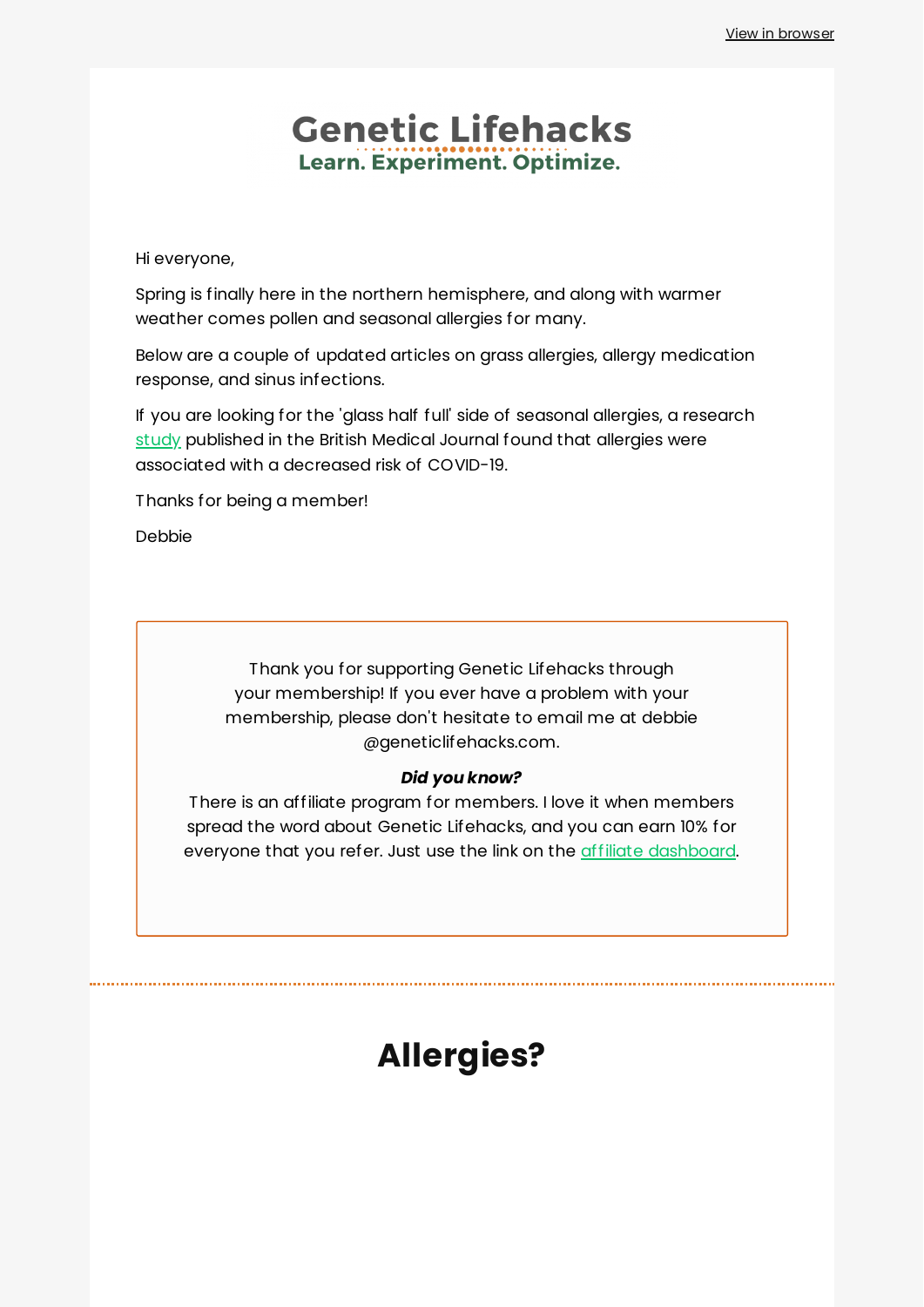

### **Grass [allergies](https://www.geneticlifehacks.com/are-you-allergic-to-grass-pollen-it-may-be-genetic/) and genetics**

Spring is in full force here! Time to dust off the lawn mower. As that smell of freshly-cut grass fills the air, many people also get watery eyes, runny noses, and itching from everything.

Speaking of smelling the grass… Did you know that some people can't smell the odor of freshlycut grass? There is actually a [genetic](https://www.ncbi.nlm.nih.gov/pubmed/22714804) variant (not covered by 23andMe data) that prevents some people from experiencing that wonderful summertime smell.

#### Read the rest of the [article](https://www.geneticlifehacks.com/are-you-allergic-to-grass-pollen-it-may-be-genetic/)



## **Why Allegra Doesn't Work For [Everyone](https://www.geneticlifehacks.com/why-allegra-may-not-work-for-you/)**

Ever wonder why a certain medication may work great for a friend and do nothing for you? Interestingly, it could involve specific genes that transport the medication into and out of your cells.

Let's take fexofenadine (Allegra) for example. You have watery eyes and a drippy nose during spring allergy season and take some Allegra to help with the symptoms. Once swallowed, that medication dissolves, goes through absorption, and then transports to the cells where it acts. Plus, it must stay inside of those target cells.

How the medication stays inside the cells – instead of being transported right back out of the cell – plays into genetics. Read the [rest...](https://www.geneticlifehacks.com/why-allegra-may-not-work-for-you/)



**Genetics of Chronic Sinus [Infections](https://www.geneticlifehacks.com/genetics-of-chronic-sinus-infections-members/)**



**Research studies on histamine [intolerance](https://www.geneticlifehacks.com/notes-about-histamine-and-mast-cells/) and mast cells**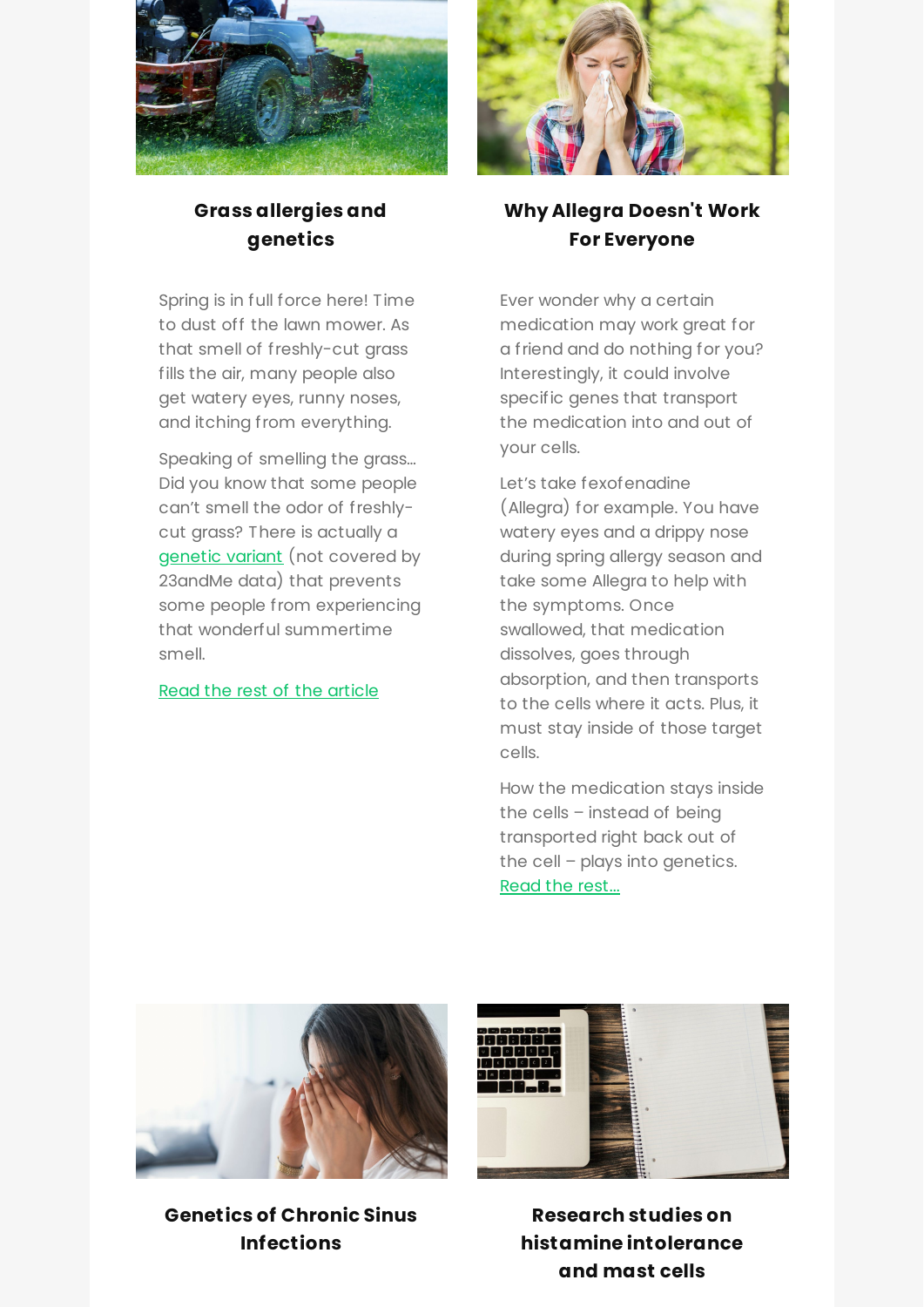About 10% of the population of Europe and the US have chronic sinus infections, known as sinusitis or rhinosinusitis. While most everyone has known the occasional sinus pain from having a head cold, for some people, this problem continues for months at a time.

This article looks at the genetic reasons driving some people to have chronic sinus infections.

Read the rest of the [article](https://www.geneticlifehacks.com/genetics-of-chronic-sinus-infections-members/)

Inflammation, allergies, and histamine issues affect so many people today, irritating us with a variety of seemingly unrelated symptoms. The term 'histamine intolerance' applies to the symptoms that occur due to eating too many histamine-containing foods.

Symptoms of histamine intolerance include allergy-type symptoms (sinus drainage, itching, watery eyes, hives), gastrointestinal symptoms (diarrhea, stomach pain, heartburn, nausea), and brainrelated symptoms (anxiety, insomnia, headaches). Read the [rest...](https://www.geneticlifehacks.com/why-allegra-may-not-work-for-you/)

#### **What I've Been Reading...**

1) Eating vegetables does not protect against [cardiovascular](https://blog.frontiersin.org/2022/02/21/frontiers-nutrition-cardiovascular-disease-risk-vegetable-intake-does-not-protect/) disease, finds large-scale study (*Frontiers In*)

A new research study shows that vegetable consumption doesn't actually impact cardiovascular disease risk. The study included 400,000 adults in the UK, where the average vegetable consumption was 5 tablespoons a day.

#### 2) [Fundamental](https://www.massgeneral.org/news/press-release/Fundamental-cancer-metabolism-dogma-revisited) cancer metabolism dogma revisited (*MassGeneral*)

Key takeaways from a new study on cancer cells shows:

- "Accelerated glucose uptake and metabolism, known as the Warburg effect, is a feature of a small group of non-dividing cells within a colon cancer tumor.
- Intestinal cancer cells rely on Warburg glycolysis to eliminate toxic reactive oxidative species, not to provide energy to rapidly dividing cells.
- Since cancer metabolism is a heterogeneous feature within cancer cells, new research and study tools are needed."